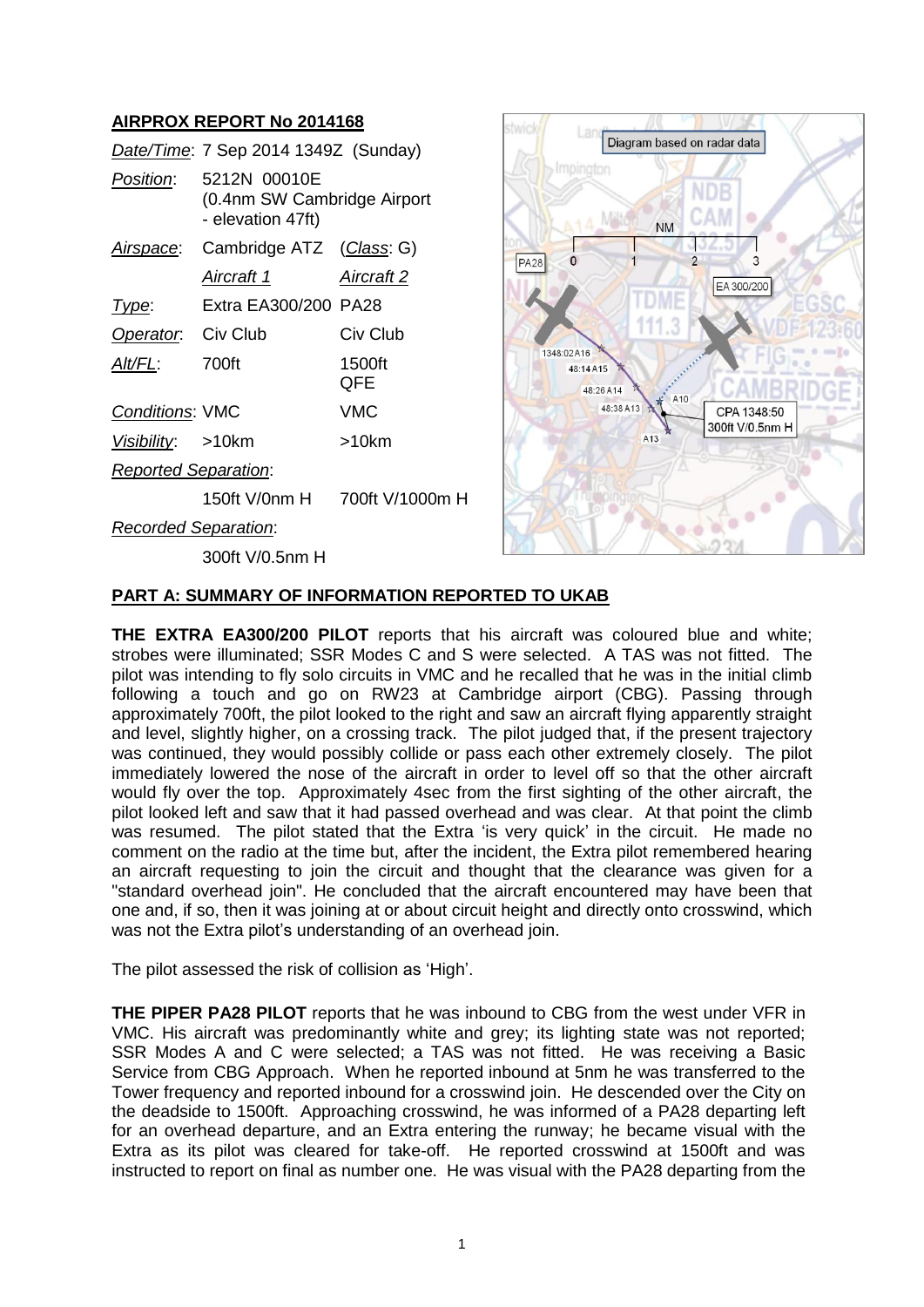overhead and made a slightly wider circuit to accommodate. The Extra pilot positioned inside him on a tighter circuit thus becoming *de facto* number one, so he became number two. He completed a normal circuit to land.

He assessed the risk of collision as 'None'.

**THE CBG AERODROME CONTROLLER** reports that from what he remembered of the incident the EA300/200 pilot was in the circuit and the PA28 pilot was joining overhead and asked to report crosswind. The EA300/200 pilot was cleared for a touch-and-go and the PA28 pilot then reported turning crosswind. He passed traffic to the PA28 pilot telling him that the EA300/200 was about to depart and was remaining in the circuit. No Traffic Information was passed to the EA300/200 pilot as he felt it would be poor timing as the aircraft was on the roll on the runway. No pilots reported an Airprox to him on frequency. However, the operating company of the EA300/200 telephoned the Tower shortly after the EA300/200 pilot had finished the circuit training asking 'what happened with the Cherokee' stating that the pilot of the EA300/200 said it had 'got a bit close'. He explained that it was a PA28 crosswind. He heard nothing from the PA28's operating company. He considered that the issue was, and had been for a long time, how the EA300/200 is operated in the circuit. On departure the pilots seem to zoom climb almost to 1000ft by the end of the runway and then, on occasions, carry out short circuits. He thought that the EA300/200 climbing very quickly and steeply together with the tendency of the PA28's flying club to fly wider circuits contributed to the incident.

#### **Factual Background**

The CBG weather was:

METAR EGSC 071320Z 31005KT 250V030 9999 SCT040 19/09 Q1016=

The CBG ATZ consists of a circle of radius 2.5nm, centred on RW05/23 and extending from the surface to 2000ft above the surface (elevation 47ft).

### **Analysis and Investigation**

#### **CAA ATSI**

The CAA ATSI had access to CBG RTF, area radar recording and the written reports from CBG Aerodrome controller and both pilots. The Airprox was not reported to the CBG ATSU and the controller completed his report some time after the occurrence.

The EA300/200 pilot was operating under VFR, conducting solo circuits on RW23. The PA28 pilot was operating under VFR, returning to CBG from the west. Both pilots were in receipt of an Aerodrome Control Service from CBG Tower.

The UK AIP AD 2.EGSC-11, dated May 2014 states:

'Unless otherwise instructed by Air Traffic Control the visual circuit height is 1500 ft for all muti-engined types, 1000 ft for other fixed-wing aircraft and 700 ft for helicopters. All heights QFE.'

At 1345:52, the PA28 pilot contacted CBG Tower reporting 12nm to run with the airfield in sight. The Aerodrome controller asked how the PA28 pilot wished to join for RW23 left-hand circuit with QFE 1014hPa. The PA28 pilot requested to join crosswind and the Aerodrome controller instructed him to report deadside joining for crosswind RW23 left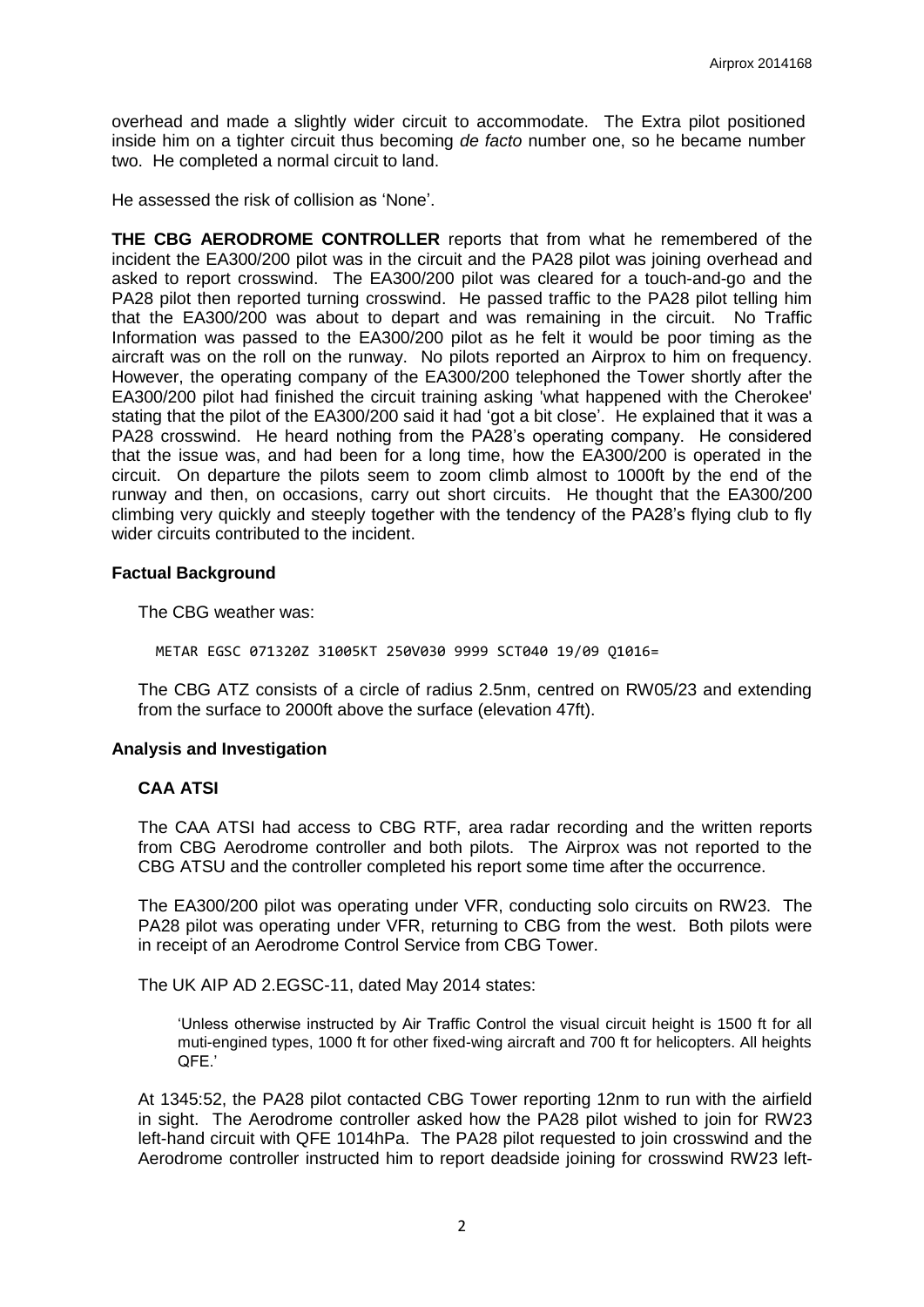hand. The PA28 pilot acknowledged *"Report deadside* [PA28 C/S] *for crosswind join".*  The PA28 pilot was reminded of the QFE which he acknowledged.

At 1347:13, the controller cleared the EA300/200 pilot for take-off, passing Traffic Information regarding an aircraft departing to the east (not involved) and the PA28 inbound from the west *"*[EA300/200 C/S] *traffic Cherokee inbound to join crosswind from the west"*, which was acknowledged by the EA300/200 pilot. Area radar recording showed the PA28 positioned 2.9nm west-northwest of CBG indicating FL016 (Figure 1).



Figure 1 - Stansted single source radar at 1347:13

At 1347:45, the following RTF exchange occurred:

- ATC *"*[PA28 C/S] *traffic Extra just departing runway two three remaining in the circuit further traffic er is a Cherokee turning crosswind departing the circuit".*
- PA28 *"Copy traffic, turning deadside currently at one thousand five hundred feet [PA28 C/S]"*
- ATC *"*[PA28 C/S] *roger report downwind left-hand Extra just rolling".*
- PA28 *"Report downwind left-hand* [PA28 C/S] [1348:10]*.*

At 1348:33, the radar recording showed the PA28 pilot positioning crosswind at FL012 (altitude 1227ft), 0.8nm southwest of the Aerodrome Reference Point. The EA300/200 had not yet appeared on the radar replay (Figure 2).



Figure 2 - Stansted single source radar at 1348:33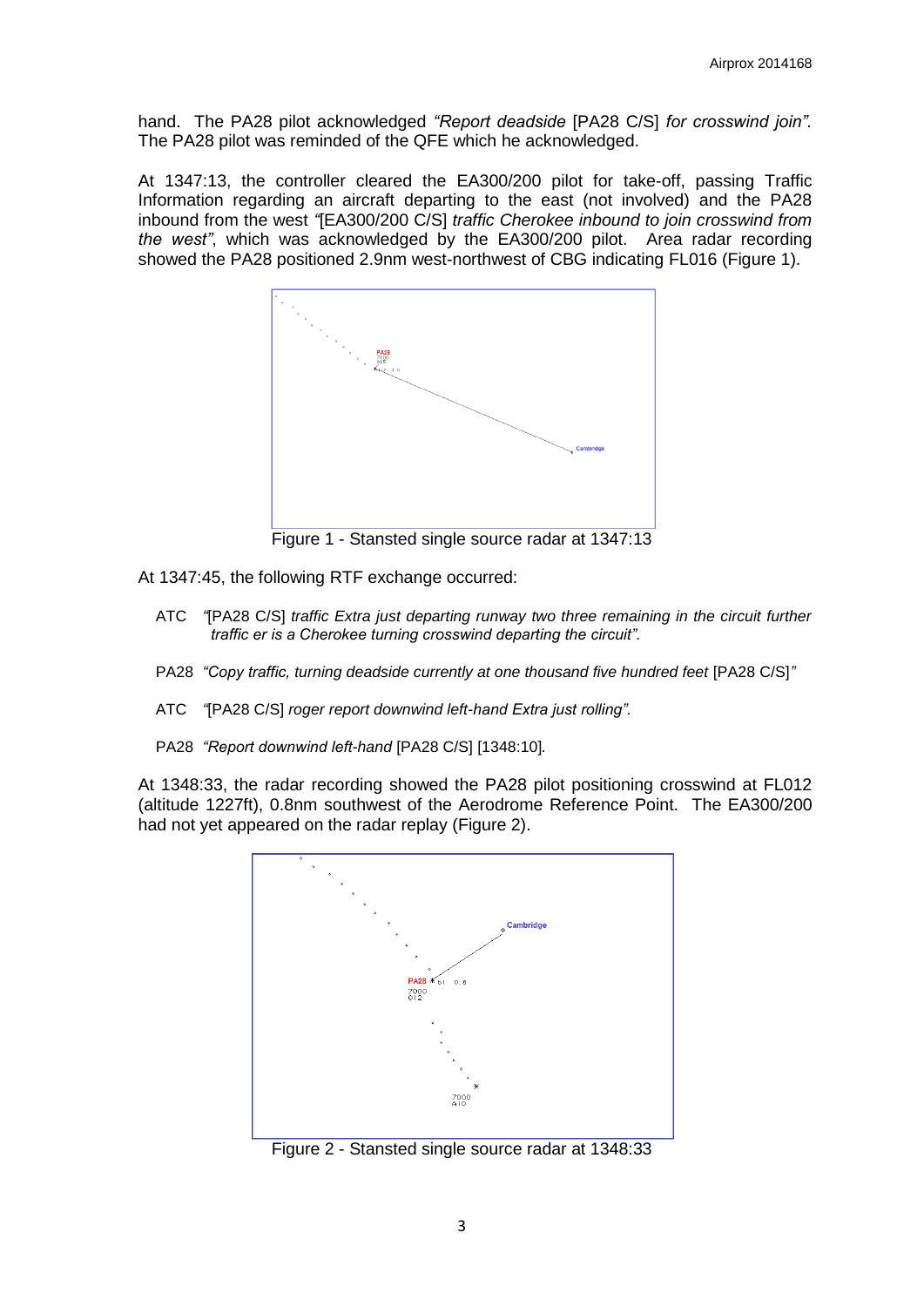At 1348:41, the PA28 pilot reported *"*[PA28 C/S] *clear of the Extra"* and the controller instructed the PA28 pilot to report final number one which was acknowledged. The EA300/200 was shown on radar with the PA28 in its 11 o'clock position at a range of 0.4nm and 500ft above (Figure 3).



Figure 3 - Stansted single source radar at 1348:41

The EA300/200 pilot followed the PA28 and, at 1349:29, was turning inside the PA28 pilot's circuit (Figure 4).



Figure 4 - Stansted single source radar at 1349:29

Due to the wider circuit flown by the PA28 pilot and the compact circuit of the EA300/200 pilot, the controller subsequently made the E200 pilot number one and both pilots continued in the circuit without further incident.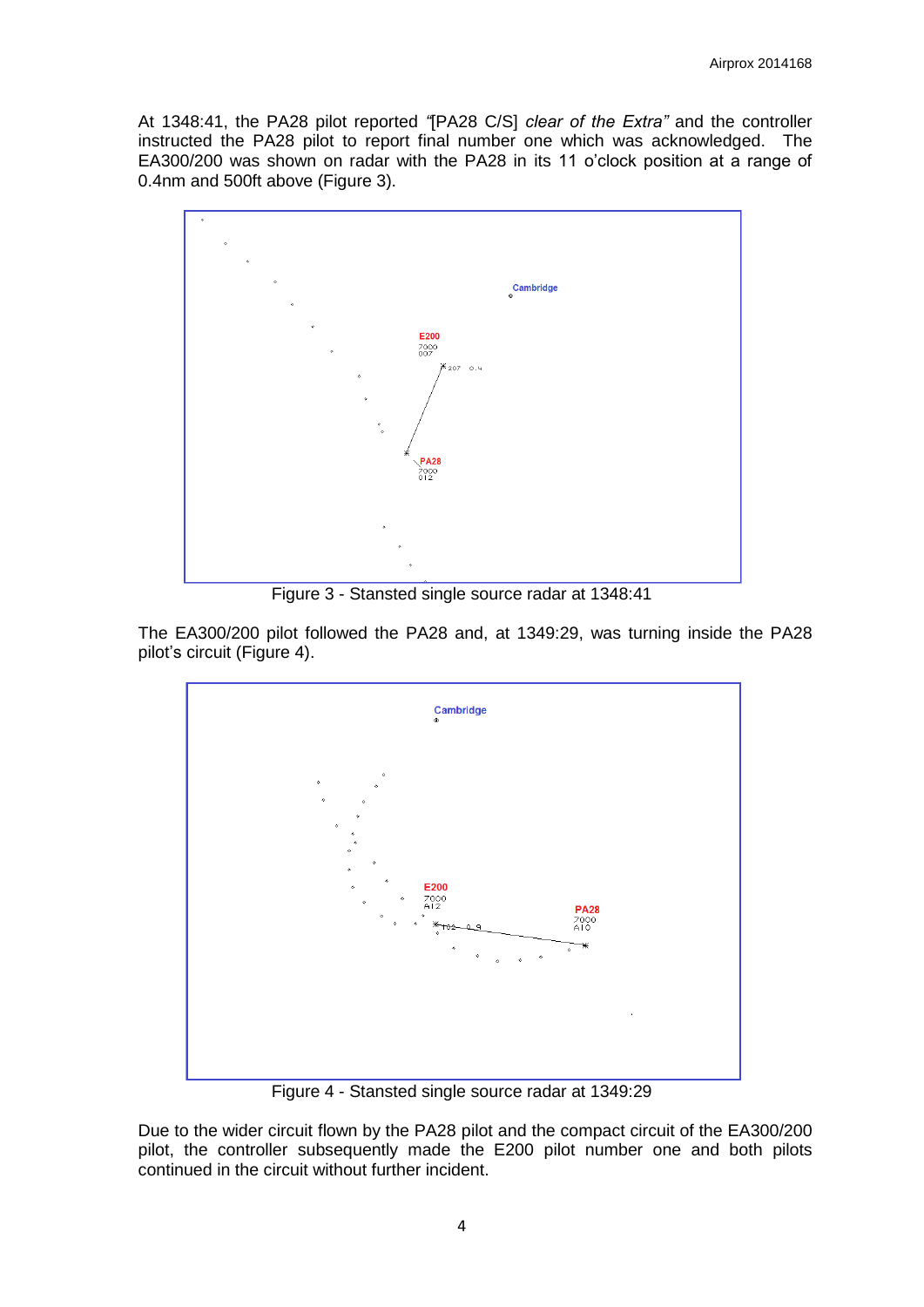Both pilots were in receipt of an Aerodrome Control Service and CAP493 (The Manual of Air Traffic Services (MATS) Part 1), Section 2, Chapter 1, paragraphs 1.4 and 1.23 state:

'Aerodrome Control shall issue information and instructions to aircraft under its control to achieve a safe, orderly and expeditious flow of air traffic with the objective of: Preventing collisions between: aircraft flying in, and in the vicinity of, the ATZ…

…Note: Aerodrome Control is not solely responsible for the prevention of collisions. Pilots and … must also fulfil their own responsibilities in accordance with Rules of the Air.

Traffic information and instructions shall be passed to aircraft on any occasion that a controller considers it necessary in the interests of safety, or when requested by a pilot. In particular, Aerodrome Control shall provide:

Generic traffic information to enable VFR pilots to safely integrate their flight with other aircraft;

Specific traffic information appropriate to the stage of flight and risk of collision;

Timely instructions as necessary to prevent collisions and to enable safe, orderly and expeditious flight within and in the vicinity of the ATZ.'

The PA28 pilot was passed appropriate Traffic Information and was visual with the climbing EA300/200. After the PA28 crossed the extended centreline at a height of 1200ft (altitude 1227ft) the pilot reported clear of the EA300/200. (Circuit height is 1000ft.)

Prior to departure the EA300/200 pilot was given appropriate Traffic Information regarding the PA28 joining crosswind from the west. The EA300/200 pilot only sighted the PA28 on passing 700ft in the climb, and the aircraft was levelled to remain below the PA28 which was 500ft above.

#### **UKAB Secretariat**

Both pilots shared an equal responsibility to avoid collision and not to fly into such proximity as to create a danger of collision<sup>1</sup>.

#### **Summary**

**.** 

The Airprox occurred within Class G airspace of the CBG ATZ, when the departing EA300/200 came into proximity with the PA28 joining crosswind. The controller had provided both aircraft with appropriate Traffic Information. The PA28 pilot was visual with the departing EA300/200 and joined crosswind as instructed. On passing 700ft in the climbout the EA300/200 pilot made a late sighting of the PA28 crossing ahead and above from right to left. The EA300/200 pilot was concerned about the proximity of the PA28 and levelled the aircraft to avoid. The minimum separation was recorded as 0.5nm horizontally and 300ft vertically.

### **PART B: SUMMARY OF THE BOARD'S DISCUSSIONS**

Information available included reports from both pilots and the controller concerned, area radar and RTF recordings and reports from the appropriate ATC authority.

It was pointed out to the Board that initially there had been some confusion as to the time of the Airprox. The EA300/200 pilot had carried out two sorties on the day of the Airprox and it

 $1$  Rules of the Air 2007 (as amended), Rule 8 (avoiding aerial collisions).